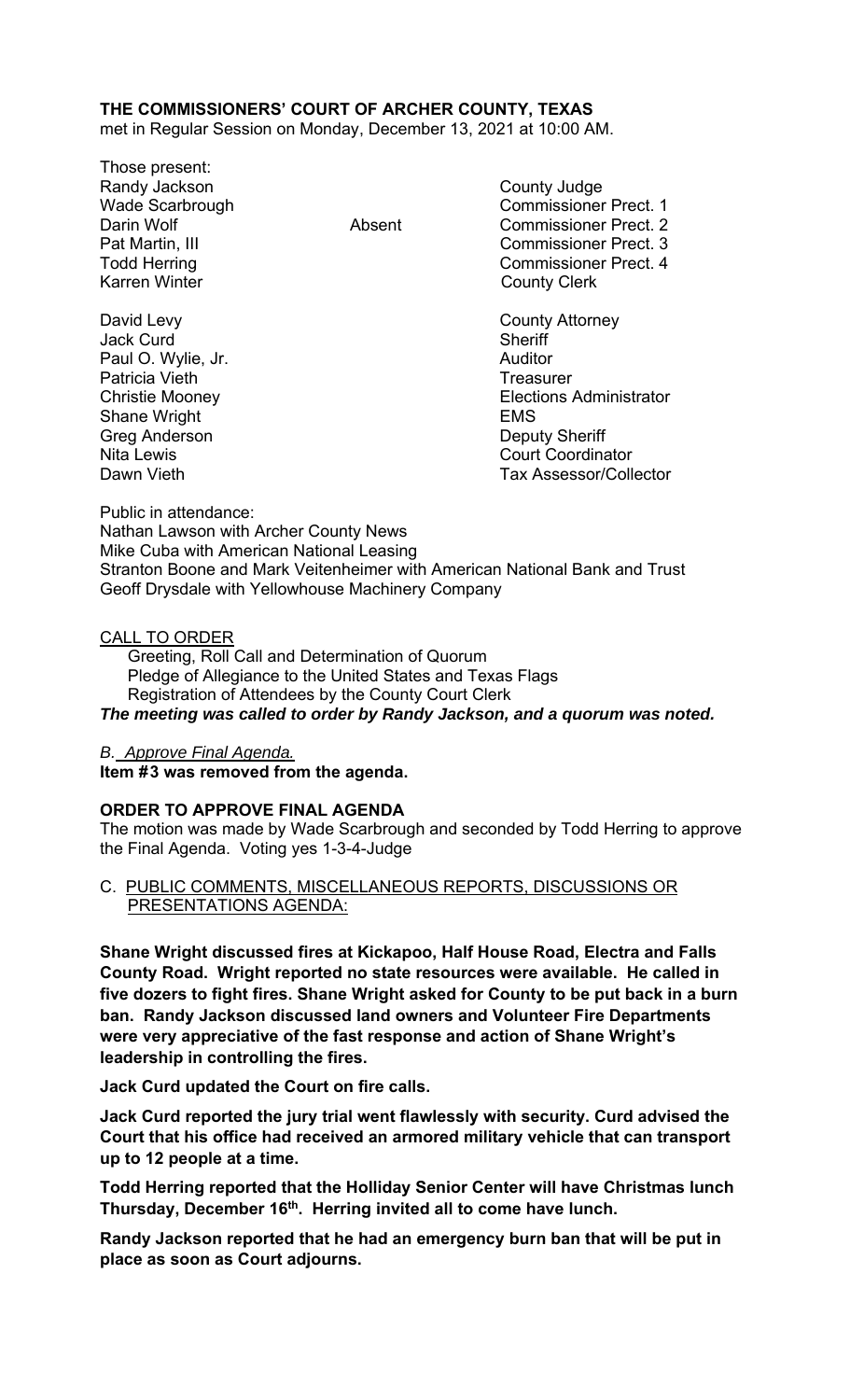**District Attorney's Office asked the County Judge to extend their appreciation to District Clerk's Office and Sheriff's Office for all their help during the jury trial. Randy Jackson commended the District Attorney's office for their hard work with preparedness on the murder trial.** 

# D. ACTION AGENDA

1. Approve departmental reports.

## **ORDER APPROVING REPORTS**

The motion was made by Pat Martin, III and seconded by Todd Herring to approve departmental reports: **Treasurer; Indigent Health; County Agent; Holliday Public Library**. Voting yes 1-3-4-Judge

2. Approve vouchers for payment.

## **ORDER APPROVING VOUCHERS**

The motion was made by Todd Herring and seconded by Pat Martin, III to approve vouchers for payment. Voting yes 1-3-4-Judge

- 3. Approve line-item transfers. **Removed.**
- 4. Approve Education Certificates.

## **ORDER APPROVING CERTIFICATES**

The motion was made by Wade Scarbrough and seconded by Pat Martin, III to approve education certificates: **Kristi Malone**. Voting yes 1-3-4-Judge

5. Approve Publisher's Certificates.

## **ORDER APPROVING CERTIFICATES**

The motion was made by Todd Herring and seconded by Wade Scarbrough to approve publisher's certificates. Voting yes 1-3-4-Judge

6. Approve Minutes from previous month – November 2021.

### **ORDER TO APPROVE MINUTES**

The motion was made by Pat Martin, III and seconded by Todd Herring to approve minutes from November, 2021. Voting yes 1-3-4-Judge

7. Open Bid Proposals for Archer County Bank Depository.

# **OPEN BIDS**

American National Bank and Trust

8. Award Bid to serve as Archer County Bank Depository.

### **ORDER TO ACCEPT BID**

The motion was made by Wade Scarbrough and seconded by Todd Herring to accept the bid of American National Bank and Trust as the Archer County Bank Depository. Voting yes 1-4-Judge; 3 Abstain

9. Consider and/or take action on the purchase/lease of a Wheel Loader. (Pct 2) Wade Scarbrough discussed the need of a wheel loader to operate the zipper road equipment. Pat Martin, III discussed that at the end of the lease, if all roads were updated, sell the wheel loader.

# **ORDER TO APPROVE PURCHASE/LEASE**

The motion was made by Pat Martin, III and seconded by Wade Scarbrough to approve purchase/lease of a 2021 John Deere 544 P Wheel Loader for the County. Voting yes 1-3-4-Judge